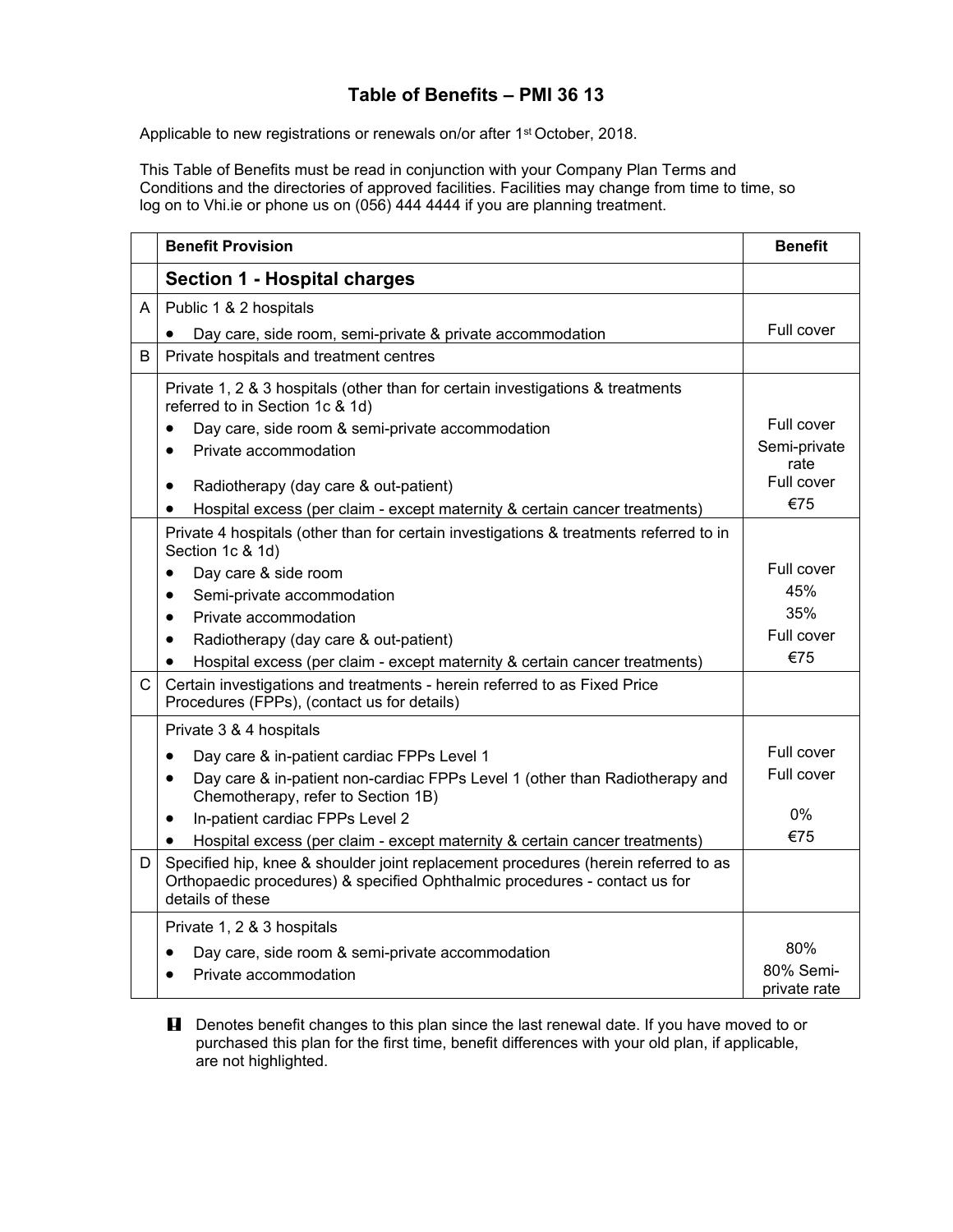|   | Hospital excess (per claim)<br>$\bullet$                                                                                                                              | €75                      |
|---|-----------------------------------------------------------------------------------------------------------------------------------------------------------------------|--------------------------|
|   | Private 4 hospitals                                                                                                                                                   |                          |
|   | Day care & side room                                                                                                                                                  | 80%                      |
|   | Semi-private accommodation                                                                                                                                            | 45%                      |
|   | Private accommodation                                                                                                                                                 | 35%                      |
|   | Hospital excess (per claim)                                                                                                                                           | €75                      |
|   | When carried out as a Fixed Price Procedure (contact us for details)                                                                                                  |                          |
|   | Private 3 & 4 hospitals<br>$\bullet$                                                                                                                                  | 80%                      |
|   | Hospital excess (per claim)                                                                                                                                           | €75                      |
|   | <b>Section 2 - Consultants' fees/GP procedures</b>                                                                                                                    |                          |
| A | In-patient treatment, day-care/side room/out-patient & GP procedures                                                                                                  |                          |
|   | Participating consultant/GP<br>$\bullet$                                                                                                                              | Full cover               |
|   | Non-participating consultant/GP                                                                                                                                       | Standard                 |
|   |                                                                                                                                                                       | benefit                  |
|   | Section 3 - Psychiatric cover (read in conjunction with Section<br>1)                                                                                                 |                          |
| A | In-patient psychiatric cover                                                                                                                                          | 100 days                 |
| B | Day care psychiatric treatment for approved day care programmes                                                                                                       | Contact us for           |
|   |                                                                                                                                                                       | further details          |
| C | In-patient treatment for alcoholism, drug or other substance abuse in any 5 year<br>period                                                                            | 91 days                  |
| D | Out-patient mental health treatment (in an approved out-patient mental health<br>centre) $H$                                                                          |                          |
|   | Mental health assessment in every 2 year period                                                                                                                       | €100 per                 |
|   |                                                                                                                                                                       | member<br>€75 per visit  |
|   | Mental health therapy, 7 visits<br>$\bullet$                                                                                                                          |                          |
|   | <b>Section 4 - Maternity &amp; Baby</b>                                                                                                                               |                          |
| A | Normal confinement                                                                                                                                                    |                          |
|   | Public hospital benefit (up to 3 days)                                                                                                                                | Full cover               |
|   | Caesarean delivery (as per hospital benefits listed)                                                                                                                  | <b>Refer Section</b>     |
|   | Home birth benefit                                                                                                                                                    | $\overline{1}$<br>€3,375 |
| В | In-patient maternity consultant fees (per Schedule of Benefits for Professional                                                                                       | Agreed                   |
|   | Fees)                                                                                                                                                                 | charges                  |
| С | Post-natal home nursing                                                                                                                                               |                          |
|   | Following 1 nights stay                                                                                                                                               | €1,200                   |
|   | Following 2 nights stay                                                                                                                                               | €600                     |
| D | Vhi Fertility Programme                                                                                                                                               |                          |
|   | Fertility benefit - benefit per member, towards the cost of specified fertility tests<br>and treatments carried out in a Vhi Participating Fertility Treatment Centre |                          |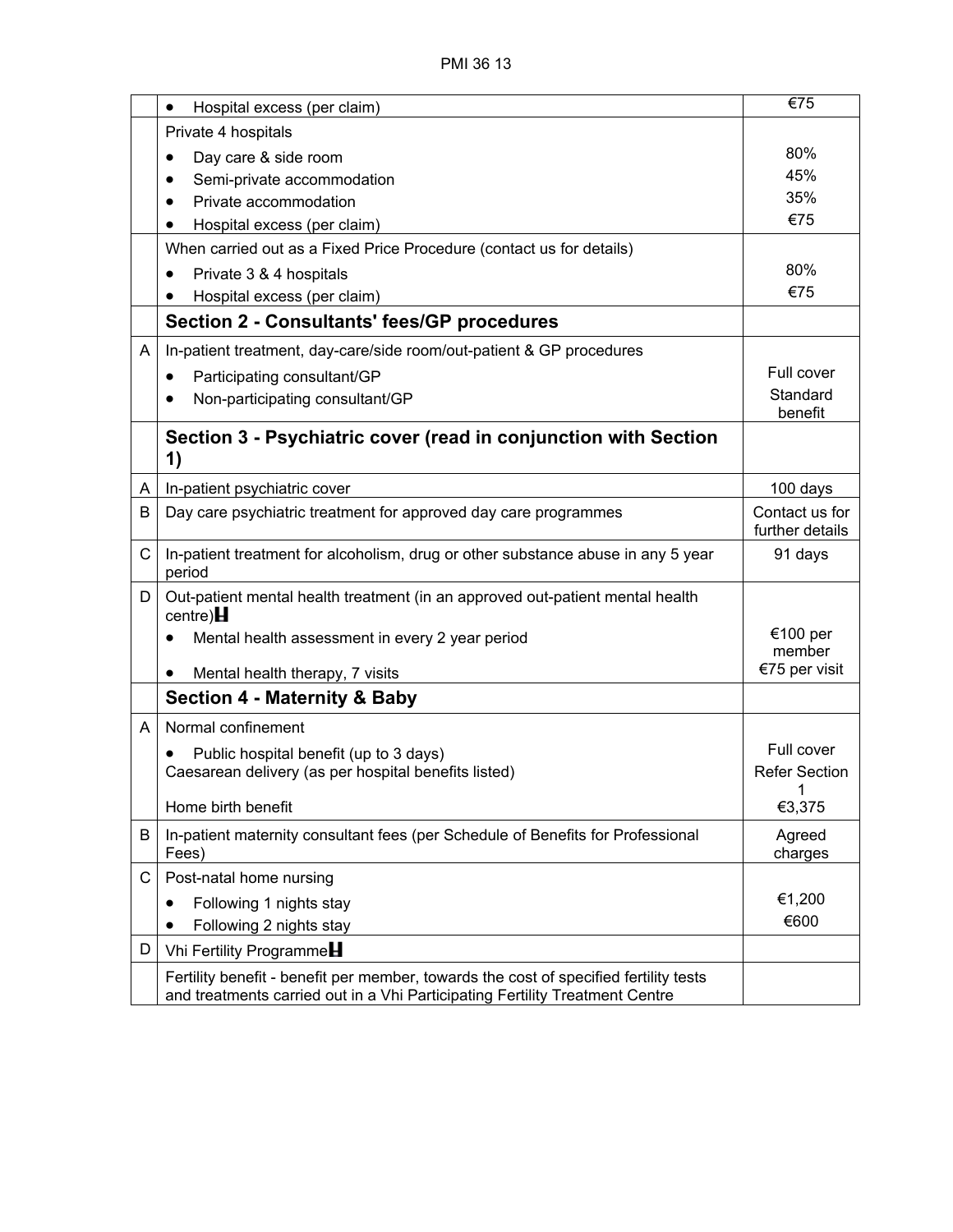PMI 36 13

|   | Initial consultation<br>$\bullet$                                                                                                                                                                                                      | €100 discount<br>at point of                                                       |
|---|----------------------------------------------------------------------------------------------------------------------------------------------------------------------------------------------------------------------------------------|------------------------------------------------------------------------------------|
|   | AMH & Semen Analysis tests                                                                                                                                                                                                             | sale<br>€100 discount<br>at point of<br>sale                                       |
|   | Egg freezing - once per lifetime<br>٠                                                                                                                                                                                                  | €1,000                                                                             |
|   | Sperm freezing - once per lifetime                                                                                                                                                                                                     | €125                                                                               |
|   | IUI - up to 2 treatments per lifetime, female members only<br>$\bullet$                                                                                                                                                                | €450 per<br>treatment*                                                             |
|   | IVF or ICSI - up to 2 treatments per lifetime, female members only<br>$\bullet$                                                                                                                                                        | €1,000 per<br>treatment*                                                           |
|   | Fertility counselling - 4 sessions per treatment carried out in a Vhi Participating<br>٠<br><b>Fertility Treatment Centre</b>                                                                                                          | €40 per<br>session                                                                 |
|   | Fertility support services - Acupuncturists & Dieticians visits<br>٠                                                                                                                                                                   | <b>Refer Section</b><br>9                                                          |
|   | * These benefits are co-funded by Vhi and the Vhi Participating Fertility Treatment<br>Centre                                                                                                                                          |                                                                                    |
| Е | Maternity & Baby Bundle                                                                                                                                                                                                                |                                                                                    |
|   | Maternity Yoga and Pilates classes<br>٠                                                                                                                                                                                                | 75% cover up                                                                       |
|   | One maternity scan<br>٠                                                                                                                                                                                                                | to a combined                                                                      |
|   | Breast-feeding consultations<br>$\bullet$                                                                                                                                                                                              | limit of $€500$                                                                    |
|   | Baby massage classes                                                                                                                                                                                                                   | and                                                                                |
|   | Baby swim classes                                                                                                                                                                                                                      | no excess                                                                          |
|   | Ante natal course                                                                                                                                                                                                                      |                                                                                    |
|   | Section 5 - Cancer care and other benefits H                                                                                                                                                                                           |                                                                                    |
| A | Genetic testing for cancer                                                                                                                                                                                                             |                                                                                    |
|   | Initial consultation for genetic testing for cancer *<br>٠                                                                                                                                                                             | 50% cover                                                                          |
|   | Genetic test - for specified genetic mutations to be carried out in an approved<br>٠<br>clinic *                                                                                                                                       | Full cover                                                                         |
|   | Preventative (Prophylactic) treatment following on from the genetic test                                                                                                                                                               | Covered up to<br>the levels for<br>hospital<br>treatment<br>listed in<br>Section 1 |
|   | * These benefits are available immediately for existing Vhi customers with no<br>waiting periods. There is a 26 week new conditions waiting period for new joiners<br>and a two year waiting period for transfers from another insurer |                                                                                    |
| B | Mammograms in an approved mammogram centre in each 24 month period,<br>covered in accordance with our rules (contact us for details)                                                                                                   | Full cover                                                                         |
| C | Cancer care support - one night's accommodation for each treatment                                                                                                                                                                     | €100 per night                                                                     |
| D | Manual lymph drainage following cancer treatment - 10 visits                                                                                                                                                                           | €50 per visit                                                                      |
| E | Clinical psychology counselling for oncology treatment (psycho oncology<br>counselling) - 10 visits                                                                                                                                    | <b>Refer Section</b><br>9                                                          |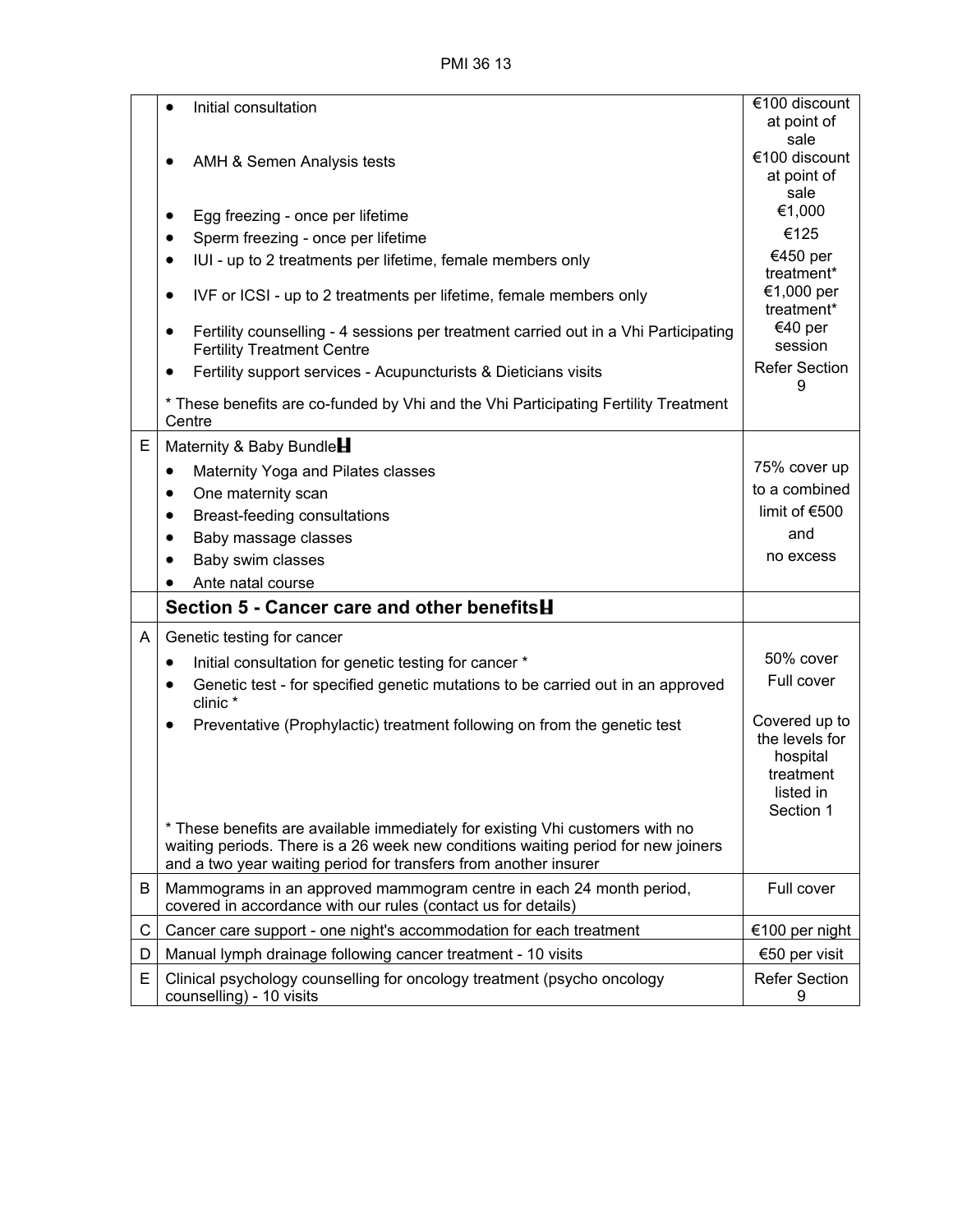| F  | Additional cancer support benefits                                                                                                                            |                           |
|----|---------------------------------------------------------------------------------------------------------------------------------------------------------------|---------------------------|
|    | Wig/ hairpiece, post-mastectomy bra, swimsuit, surgical prosthesis following                                                                                  | Full cover                |
|    | cancer treatment<br>No excess applies, but subject to the benefit maximum for medical and surgical<br>appliances set out below                                |                           |
| G. | Other benefits in Section 5                                                                                                                                   |                           |
|    | Vhi Healthcare approved medical and surgical appliances - subject to an excess of<br>€300 per member per year (contact us for details of eligible appliances) | €1,250 per<br>member year |
|    | Convalescent care - first 14 nights                                                                                                                           | €30 per night             |
|    | Vhi Hospital@Home                                                                                                                                             | Full cover                |
|    | Child home nursing - 28 days per calendar year                                                                                                                | €100 per day              |
|    | Parent accompanying child - 14 days per calendar year, following a stay in excess<br>of 3 days in hospital                                                    | €100 per day              |
|    | Return home benefit                                                                                                                                           | €100 per<br>claim         |
|    | <b>Vhi VisionCare</b>                                                                                                                                         |                           |
|    | Vhi VisionCare E-Screen (available through Vhi.ie/myvhi)<br>٠                                                                                                 | Full cover                |
|    | Comprehensive eye exam carried out by a VSP eye-care professional in each<br>24 month period - subject to Vhi VisionCare E-Screen referral                    | Full cover                |
|    | <b>Section 6 - Transport costs</b>                                                                                                                            |                           |
| A  | Transport costs (covered in accordance with our rules)                                                                                                        | Agreed<br>charges         |
|    | Section 7 - Cover outside Ireland                                                                                                                             |                           |
| A  | Emergency treatment abroad                                                                                                                                    | €100,000                  |
| B  | Elective treatment abroad (subject to prior approval)                                                                                                         |                           |
|    | Surgical procedures available in Ireland (as per level of cover in Ireland)<br>٠                                                                              | €100,000                  |
|    | Treatment not available in Ireland                                                                                                                            | €100,000                  |
|    | <b>Section 8</b>                                                                                                                                              |                           |
| A  | In-patient MRI scans (covered in accordance with Section 1)                                                                                                   | Agreed<br>charges         |
| B  | Out-patient MRI scans                                                                                                                                         |                           |
|    | Category 1 - approved MRI centres                                                                                                                             | Full cover                |
|    | Category 2 - approved MRI centres, agreed MRI charges & consultant<br>Radiologists fees (subject to an excess of €125 per scan)                               | Full cover                |
| C  | PET-CT scans (covered in accordance with our rules)                                                                                                           | Agreed<br>charges         |
| D  | CT Scans (covered in accordance with our rules) $\mathbf H$                                                                                                   | Full cover                |
|    | Section 9 – Day-to-day medical expenses (benefits are per visit,<br>per member, unless otherwise indicated) H                                                 |                           |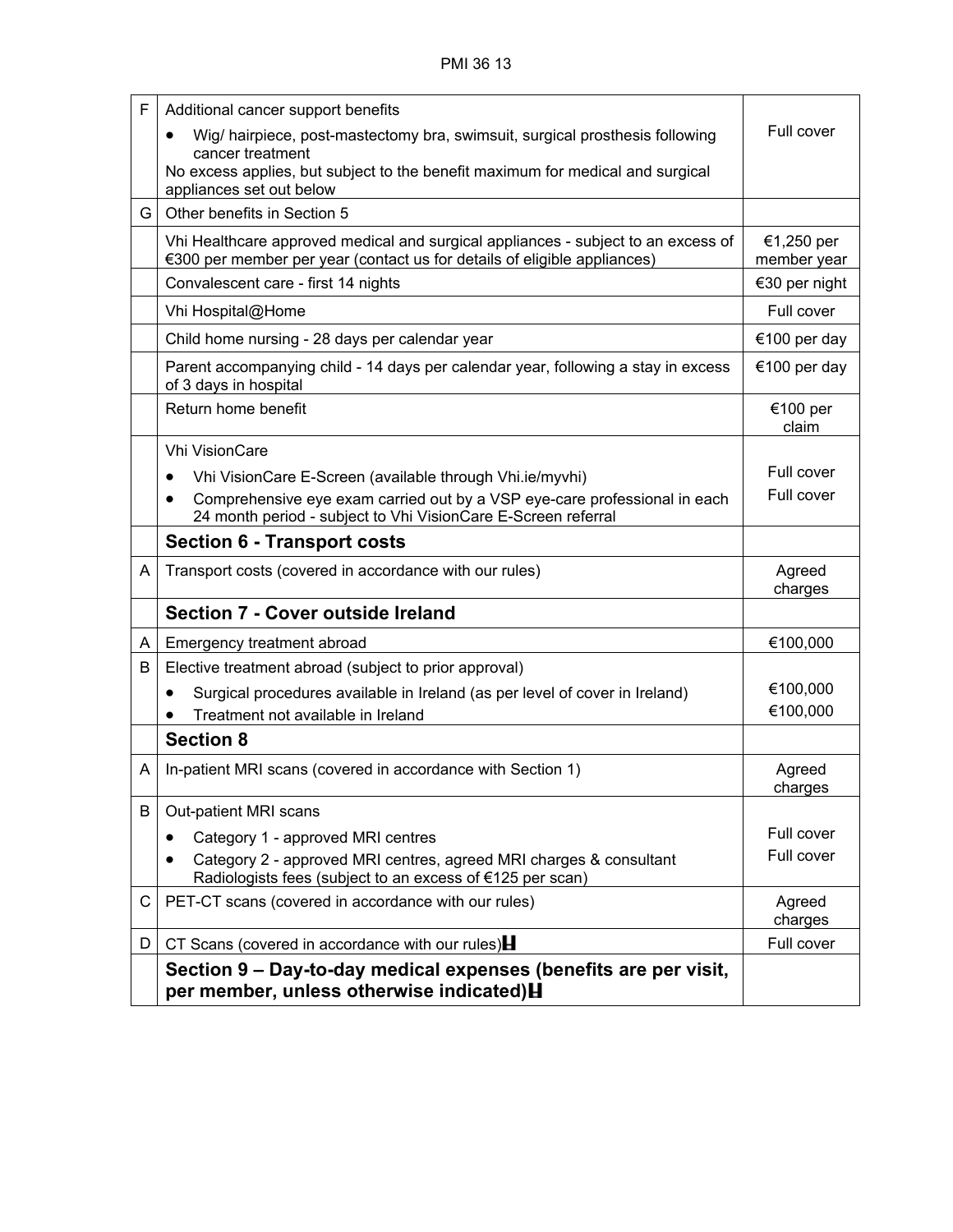| A  | General practitioner - unlimited visits                                                                                                                                                                                                                | 50%                             |
|----|--------------------------------------------------------------------------------------------------------------------------------------------------------------------------------------------------------------------------------------------------------|---------------------------------|
| B  | Consultant consultation - unlimited visits                                                                                                                                                                                                             | 50%                             |
| C  | Pathology - consultants' fees                                                                                                                                                                                                                          | 50%                             |
| D  | Radiology - consultants' fees for professional services                                                                                                                                                                                                | 50%                             |
| Е  | Pathology/Radiology or other diagnostic tests (refer to Section 8 for out-patient<br>MRI benefits) - 50% of agreed charges in an approved out-patient centre. Contact<br>us for details of eligible diagnostic tests and reimbursements                | €500 per year                   |
| F  | Pre- and post-natal care (combined visits)                                                                                                                                                                                                             | €350                            |
| G  | Dental practitioner - 7 visits                                                                                                                                                                                                                         | €25                             |
| H. | Practice nurse - unlimited visits                                                                                                                                                                                                                      | 50%                             |
|    | STI screening                                                                                                                                                                                                                                          | Up to €100                      |
| J  | Physiotherapist - 7 visits                                                                                                                                                                                                                             | €25                             |
| K. | Clinical Psychologist - 7 visits                                                                                                                                                                                                                       | €25                             |
| L  | Acupuncturists, Chiropractors, Osteopaths, Physical therapists, Reflexologists -<br>unlimited visits                                                                                                                                                   | 50%                             |
| М  | Chiropodists/Podiatrists, Dieticians, Occupational therapists, Speech therapists,<br>Orthoptists - unlimited visits                                                                                                                                    | 50%                             |
| N  | Optical – eye tests and glasses/contact lenses – 75% of charges in each 24 month<br>period (^Payment will be made directly to the provider if attending a VSP network<br>provider, and will not be subject to the annual excess or the annual maximum) | €90^                            |
| O  | Hearing test in each 2 year period                                                                                                                                                                                                                     | €40                             |
| P  | Health screening - in each 24 month period, covered in accordance with our rules<br>(contact us for details) *                                                                                                                                         |                                 |
|    | Lifestage screening programme in a Vhi Medical Centre                                                                                                                                                                                                  | €150 per<br>screen<br>50% cover |
|    | Dexa scans in an approved dexa scan centre                                                                                                                                                                                                             |                                 |
| Q  | Accident & emergency cover - 2 visits                                                                                                                                                                                                                  | €75                             |
| R. | Child counselling - 7 visits                                                                                                                                                                                                                           | €25                             |
| S  | Foetal screening, in the year of the birth                                                                                                                                                                                                             | €100 per<br>pregnancy           |
| Т  | <b>Travel vaccinations</b>                                                                                                                                                                                                                             | €60 per year                    |
| U  | Clinical psychology counselling for oncology treatment (psycho oncology<br>counselling)* - 10 visits                                                                                                                                                   | €50 per visit                   |
| V  | Vhi SwiftCare exclusive benefit to Vhi customers*                                                                                                                                                                                                      |                                 |
|    | Initial consultation (charge is €125 - you pay €50)<br>٠                                                                                                                                                                                               | €75                             |
|    | Follow-up treatment package after this consultation for x-rays, tests & medical<br>٠<br>aids (maximum you will pay is €100 for this follow-up treatment)                                                                                               | 50% of total<br>costs           |
|    | Vhi SwiftCare appointment services*                                                                                                                                                                                                                    |                                 |
|    | Consultant consultation (orthopaedic, oral maxillofacial & sports medicine)<br>Dental practitioner - 7 visits<br>Physiotherapist - 7 visits                                                                                                            | 50%<br>€25<br>€25               |